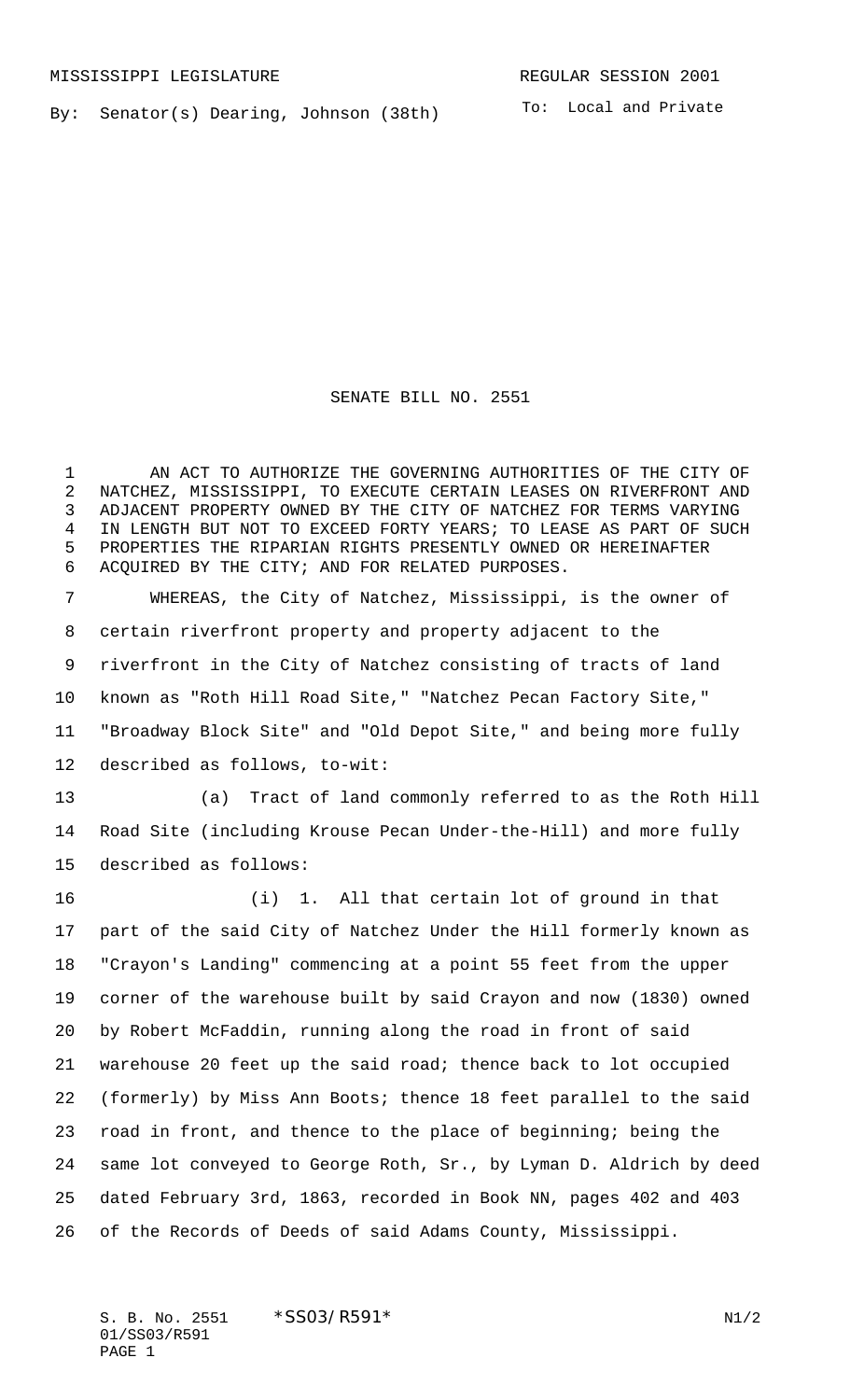2. All that certain other lot of ground fronting on Water Street of said City of Natchez, being the corner lot of said street and the road descending the Hill from Upper Natchez, on which lot a warehouse formerly stood, which lot was conveyed to George Roth, Sr., by Catherine Sigmond by deed dated March 4th, 1863, recorded in Book NN, pages 401 and 402 of said Adams County, Mississippi, Deed Records.

 3. All that certain other lot or parcel of ground situate, lying and being in the County of Adams and State of Mississippi, in the City of Natchez Under the Hill, fronting on the easternmost side of the road leading from the extremity of Main Street to the upper landing and having a front of 50 feet on said road, the line of said road being the front boundary with side lines running North 60 degrees West and South 60 degrees East to the upper margin of the River bluff, beginning at the iron pin and running 50 feet along the easternmost line of said road up the Mississippi River, being the same lot conveyed, together with the last above described lot, to the said George Roth, Sr., by Catherine Sigmond by deed of March 4th, 1863, recorded as above mentioned, to which deed and the recitals therein reference is here made for further description.

S. B. No. 2551 \*SS03/R591\* 01/SS03/R591 PAGE 2 4. All those certain other lots or parcels of land in the County of Adams and State aforesaid, in the City of Natchez at the Upper Landing thereof, upon the margin of the Mississippi River, formerly known as and called "Cozzen's Saw Mill" (but sometimes called McFaddin & Sisloff Mill) and its appurtenances, having such shape, configuration and boundaries as are contained within the lines of B, C, D, E and F and G, H, I, K, L, M, G in the map thereof recorded in Book CC, page 348, and also in Book HH, page 296, of the Records of Deeds of said Adams County, being the same lots conveyed to the said George Roth, Sr., by Lyman D. Aldrich and wife and Thos. L. Jones, the said Aldrich deed bearing date December 31st, 1866, recorded in Book 00, pages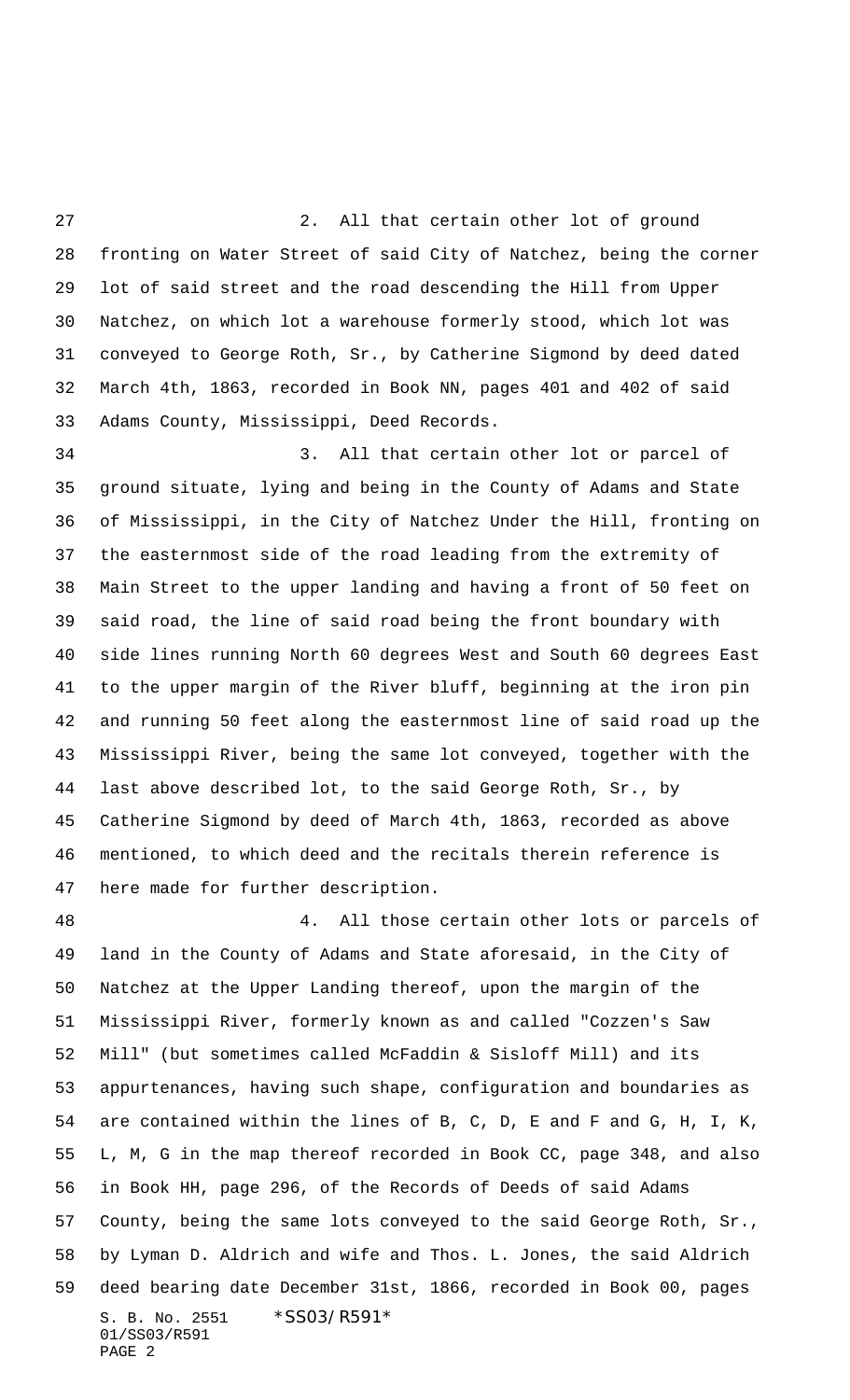324 and 325 of said Records of Deeds of Adams County, Mississippi, and the said deed from the said Thos. L. Jones bearing date February 13th, 1867, recorded in Book 00, pages 393 and 394 of said Records of Adams County, Mississippi, to which deeds reference is made for fuller and more accurate description.

 Also described as being a portion of the property described in the Warranty Deed from Alex Krouse to Manuel Krouse and Morris Krouse dated March 1, 1969, recorded in Deed Book 11-E, at page 527, among the records on file in the office of the Chancery Clerk of Adams County, Mississippi, as shown on the Official Tax Map of Adams County, Mississippi, prepared by Conley, Kight and Eckford as a Portion of Parcel 1 of Tax Map 41-112 and 41-111B.

 Also being the same property conveyed by Jerold D. Krouse to the City of Natchez, Mississippi, by Deed of Gift dated and recorded December 29, 1995 in Deed Book 20-J at Page 16 of the records in the office of the Chancery Clerk of Adams County, Mississippi.

 (ii) A portion of Lot 1, Tax Map 41-111B prepared by Conley, Kight and Eckford described as bounded on the west by the Mississippi River, on the north by property formerly known as Krouse Pecan, on the east by Brow of the Bluff and on the south by property presently owned by Lady Luck Mississippi consisting of approximately 6.2 acres, more or less, including those certain properties acquired by the City of Natchez in Cause No. 94-597 and Cause No. 97-375 respectively, on the docket of the Chancery Court of Adams County, Mississippi, described as follows: Description of Tract II, Portion of Subdivision of Stephen

 Minor Lands by Levin Wailes, Surveyor, situated in the City of Natchez, T7N-R3W, Adams County, Mississippi.

S. B. No. 2551 \*SS03/R591\* 01/SS03/R591 PAGE 3 From the City Monument at the southeast corner of Main Street and Broadway go N 50° 43' 27" W along the projection of a line thru the City Monument at the southeast corner of Main Street and Canal Street and the City Monument at the southeast corner of Main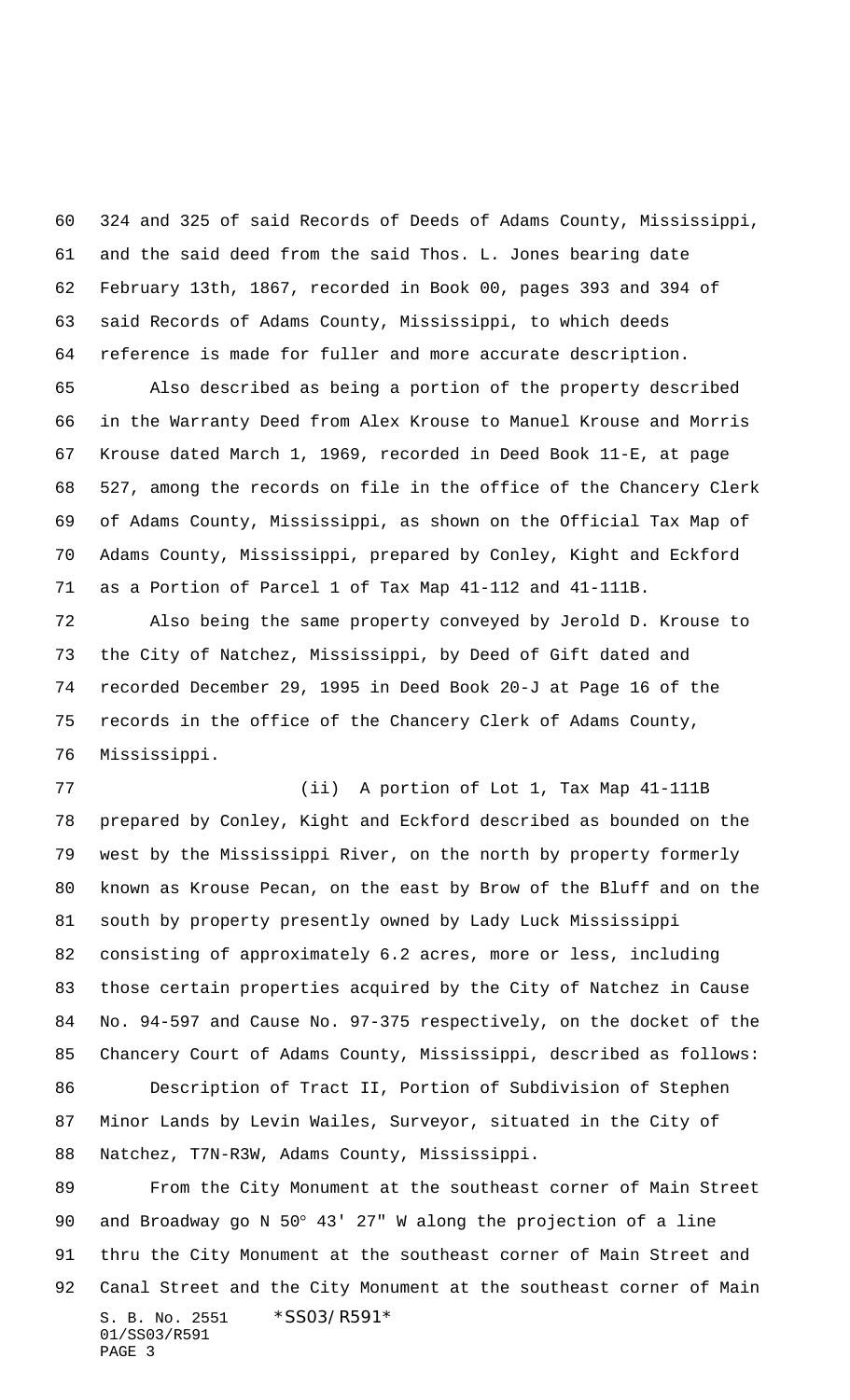Street and Broadway for 196.21 feet to a point on the easterly boundary of Lot 9, of the Subdivision of Stephen Minor Lands, by 95 Levin Wailes, Surveyor; thence N 39° 29' 54" E along the boundary between the Promenade and Stephen Minor Lots for 476.78 feet to the southeast corner of Lot 27, Subdivision of Stephen Minor Lands; thence N 50° 30' 06" W along the boundary between Lot 13 and 27 for 27 feet to the point of beginning, being the Brow of the Bluff, common to Lot 13, Lot 14, and Lot 27, Subdivision of Stephen Minor Lands, by Levin Wailes.

 Thence from said point of beginning continue N 50° 30' 06" W along the boundary between Lot 13 and Lot 14 for 1,759 feet, more or less, to the boundary between the State of Mississippi and the State of Louisiana; thence along said State Boundary in a general northeasterly direction, upstream, for 63 feet, more or less, to the downstream boundary of Lot 6, Isaac Jones Lots, per map recorded in Deed Book 3-N, on Page 39, of the records of Adams County, Mississippi; thence S 50° 30' 06" E along said boundary for 1,594 feet, more or less, to the southeast corner of Lot 6, Isaac Jones Lots; thence along the easterly boundary of Isaac Jones Lots, upstream, for 285 feet, more or less, to the northeast corner of Lot 1, Isaac Jones Lots; thence S 50° 30' 06" E along the downstream boundary of Manuel Krouse et al property for 182 feet, more or less, to the Brow of the Bluff; thence along the Brow of the Bluff, in a general southwesterly direction, being the westerly boundary of Lot 26 and Lot 27, Subdivision of Stephen Minor Lands for 352 feet, more or less, to the point of beginning. Within described tract being a portion of Stephen Minor Lands per subdivision thereof by Levin Wailes, Surveyor, situated in the City of Natchez, T7N-R3W, Adams County, Mississippi.

 All bearings are Transverse Mercator, Mississippi West Zone. All of the above described lands are situated in Section 15, T7N-R3W, Adams County, Mississippi.

S. B. No. 2551 \*SS03/R591\* 01/SS03/R591 PAGE 4

AND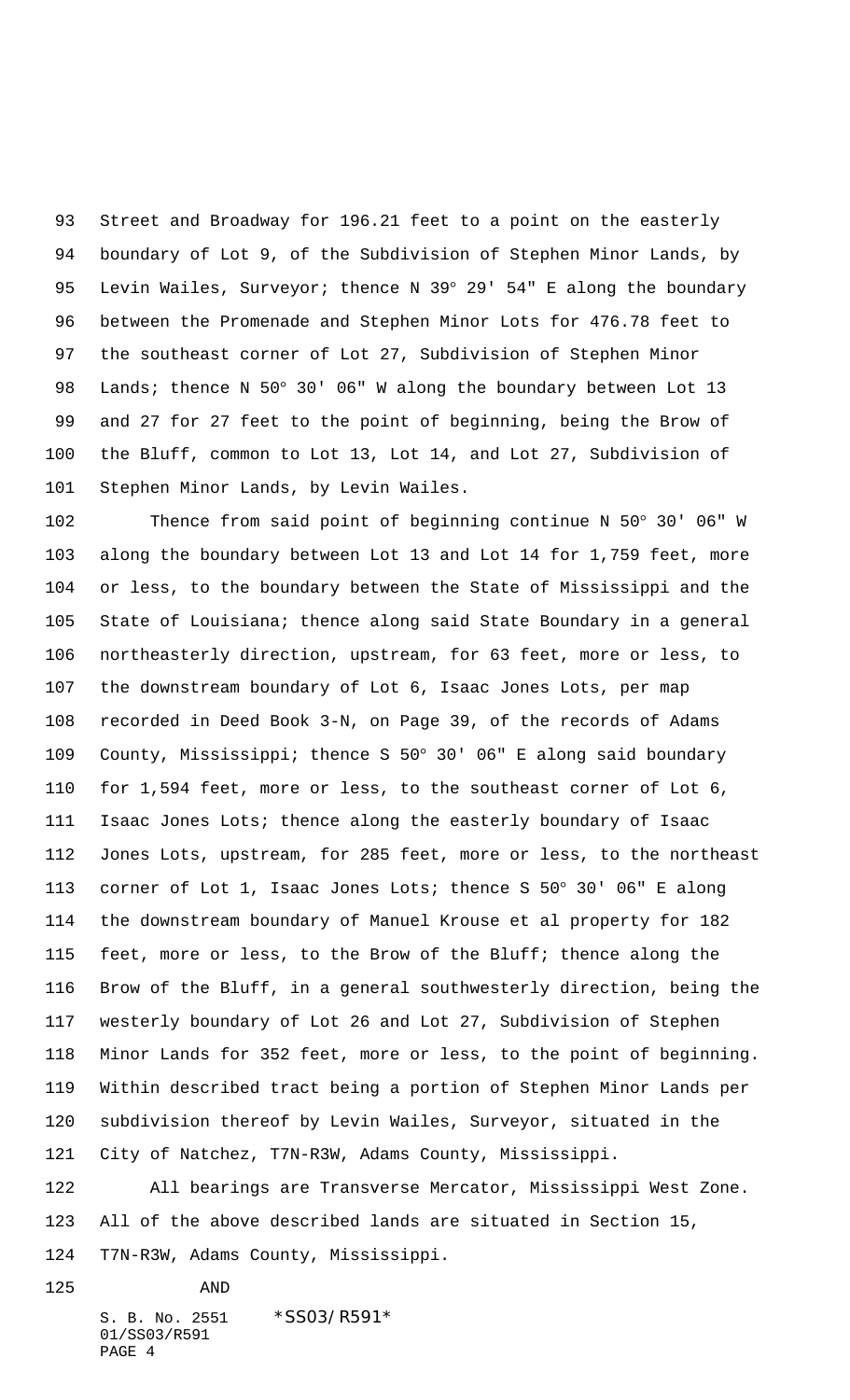Beginning at the southwest corner of a house once occupied by Susan Spruel on said lot hereby conveyed and returning south 80 degrees East 117 feet to a stake on the western most boundary of a lot of ground sold by said Isaac Jones to the president and selectmen of the City of Natchez aforesaid thence north 3º 15' E 9 feet to the northeast boundary of the lot originally purchased 132 from the Estate of Steven Minor, deceased; thence north 60° west about 127 feet; thence south 6º 45' West about 51 feet to the place of beginning also an alley 5 feet wide running from upper road leading from the city to the landing on the south side of said lot the whole length of the same and an alley ten feet wide on the west end of said lot and also an alley running from the last mentioned alley westwardly to the road leading from the lower to the upper landing of said city seven feet wide which lot and said alley hereby conveyed are designated on a plat hereto annexed and made by John Maxwell on the 16th day of September, 1934 and on which plat or map of said lot hereby conveyed is designated by the blue and the said alley by the yellow colors which map is made a part of this deed. This last alley called Jones Alley. (iii) All of Lot 4, Block 4, Sheet 7,

 together with all batture and accretions as shown on the Tax Map of the City of Natchez, Mississippi, by Cole, Layer & Trimble, 1951 and revised 1963 by Hunnicutt & Associates, and being the same lands shown in Deed Book 3-X, Page 697 and designated on a map or survey of the "Isaac Jones Lots" recorded in Book 3-N, Page 39 of the records on file in the office of the Chancery Clerk of Adams County, Mississippi.

 Being all and the same property conveyed to Riverboat Corporation of Mississippi by Deed from Charles H. Perrault, Jr., dated February 22, 1991 and by deed from Myron B. Marks and Ralph S. Marks dated February 25, 1991, and recorded respectively in Deed Book 18-S at pages 469 and 467 of the records in the office of the Chancery Clerk of Adams County, Mississippi.

S. B. No. 2551 \*SS03/R591\* 01/SS03/R591 PAGE 5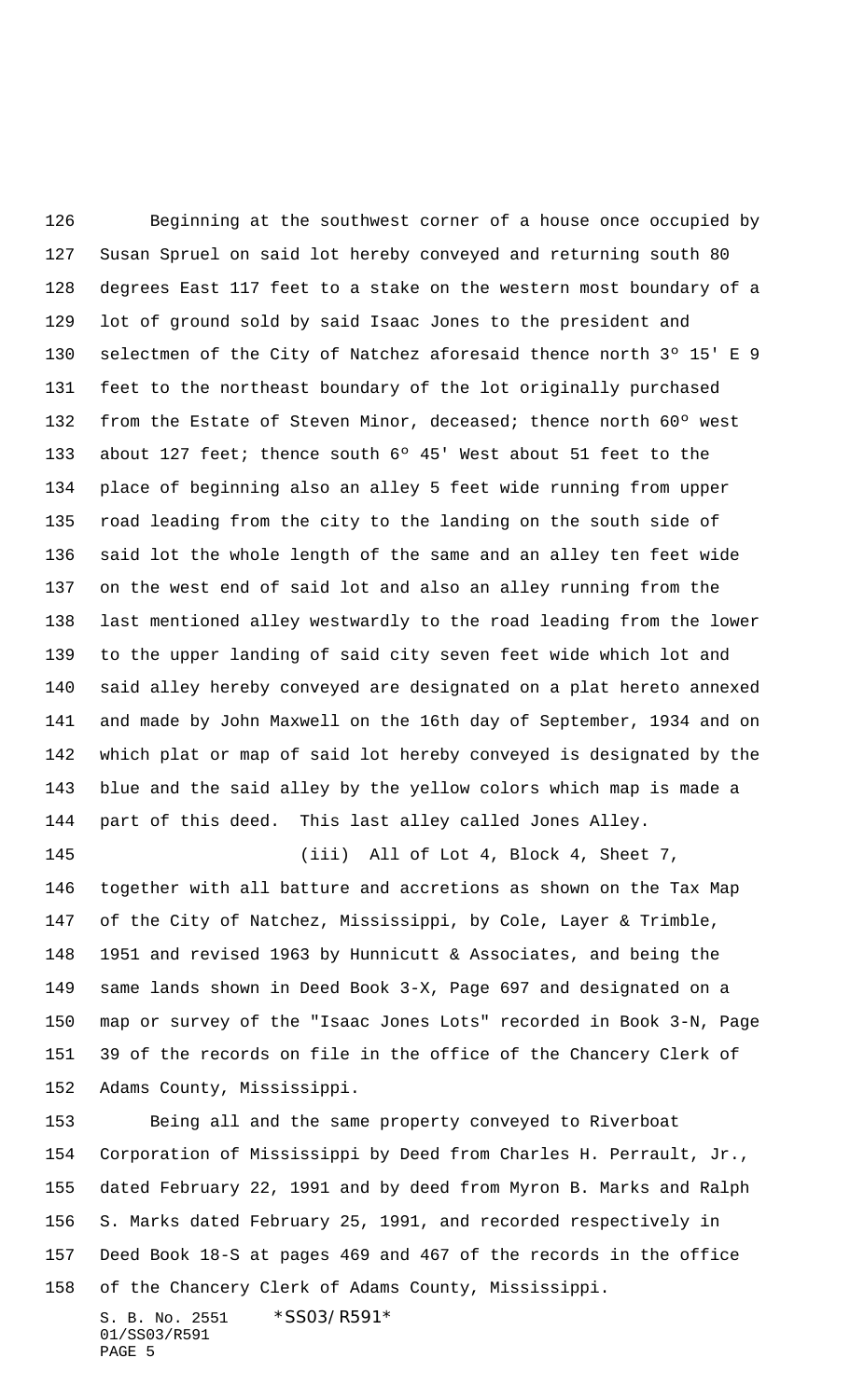Being also the same property conveyed by Riverboat

 Corporation of Mississippi to the City of Natchez, Mississippi, by Deed of Conveyance by Donation recorded on July 30 in Deed Book 19-NB at Page 50 of the records in the office of the Chancery Clerk of Adams County, Mississippi.

 (b) Tract of land commonly referred to as Natchez Pecan Factory Site (on Top-of-the-Hill) and more fully described as follows:

 (i) A certain lot or parcel of land situated on the northwest side of Broadway Street, between Monroe and Madison Streets, and extending to the west, with a front of 311 feet, more or less, on said Broadway Street, and running westerly between parallel lines to the margin of the bluff on the east bank of the Mississippi River; said tract of land being bounded on the southwest by the property of the Yazoo & Mississippi Valley Railroad Company, on the east by Broadway Street, on the west by the Margin of the Bluff on the east side of the Mississippi River, and on the northern side by property formerly of Miss Lizzie Hughes, now deceased, said parcel of land fronting approximately 311 feet on the westerly side of Broadway Street, and lying North of the property of the Yazoo & Mississippi Railroad Company, east of the Bluff, and enclosed on the northerly side by a fence, as shown on the tax map prepared by Conley, Kight and Eckford as Tax Map 41-111B, Parcel 3.

S. B. No. 2551 \*SS03/R591\* 01/SS03/R591 PAGE 6 (ii) That certain tract or parcel of land in said City, beginning at a point on the Westerly side of Broadway Street, one hundred and eighty-eight feet from the southwesterly line of Madison Street, from said point running northeasterly along said line of Broadway one hundred and eighty-eight feet to Madison Street; thence at right angles westerly along the southerly line of said Madison Street to the Brow of the Bluff; thence southerly along the Brow of the Bluff to a point where a line drawn at right angles to said Broadway Street from the point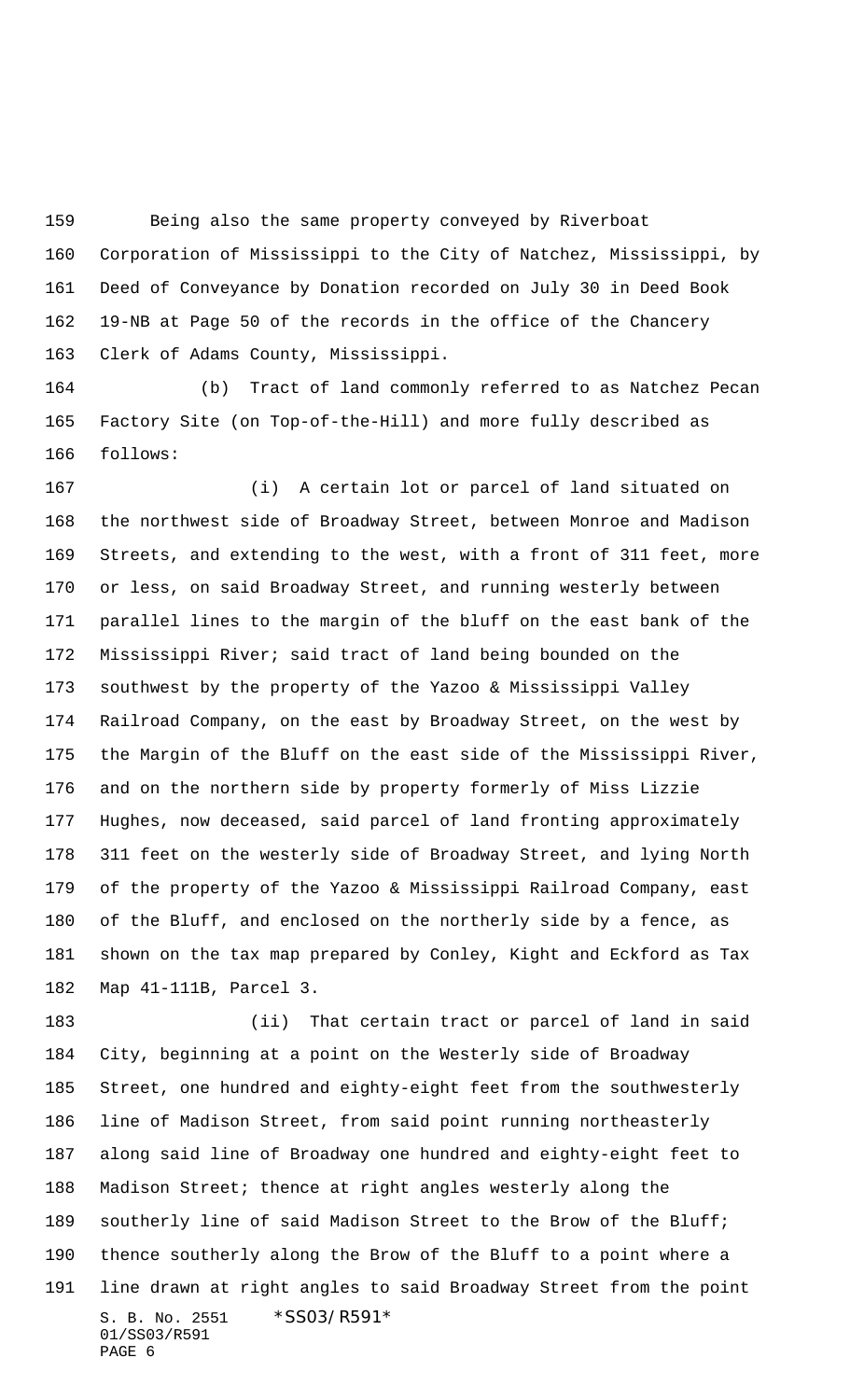of beginning will strike the brow of the said bluff; thence from said point on the brow of said bluff to the place of beginning. Being the same property conveyed to Miss Lizzie Hughes, now deceased, by William Noonan by deed dated February 1, 1882, and recorded in Book XX, page 480 and 481.

 Being the same property conveyed by Louis Mullen to Krouse and Company, Inc., by Warranty Deed dated January 28, 1972, recorded in Deed Book 11-Y, at page 80, among the records on file in the office of the Chancery Clerk of Adams County, Mississippi, as shown on the tax map prepared by Conley, Kight and Eckford as Tax Map 41-111B, Parcel 4.

 (c) Tract of land commonly referred to as the Old Depot Site and more fully described as follows:

 A parcel of land lying on the westerly side of Broadway Street in the City of Natchez, Mississippi; being a portion of Parcel 3.01, Block 4 of the City of Natchez Tax Map No. 7, as revised by Hunnicutt and Associates, Inc., in January 1963; more particularly described as follows, to-wit:

 Beginning at the point where the westerly right-of-way of Broadway Street intersects the projection of the northerly right-of-way of Franklin Street; thence go N 38° 57' 29E E for 226.00 feet; thence go N 51° 02' 31" W for 240.89 feet to a point on the bluff of the Mississippi River; thence follow said Brow of the Bluff along the following courses:

S 22° 08' 37" W 31.32 feet;

S 0° 23' 52" W 97.36 feet;

 N 24° 40' 27" W 90.54 feet; thence leaving said Brow of the Bluff go S 51° 02' 31" E for 38.80 feet; thence go S 38° 57' 29" W for 32.14 feet; thence go S 51° 02' 31" E for 110.00 feet, more or less, back to the point of beginning, containing 0.92 acres, more or less, as shown on Tax Map 41-111B, Portion of Parcel 1 prepared by Conley, Kight and Eckford.

S. B. No. 2551 \*SS03/R591\* 01/SS03/R591 PAGE 7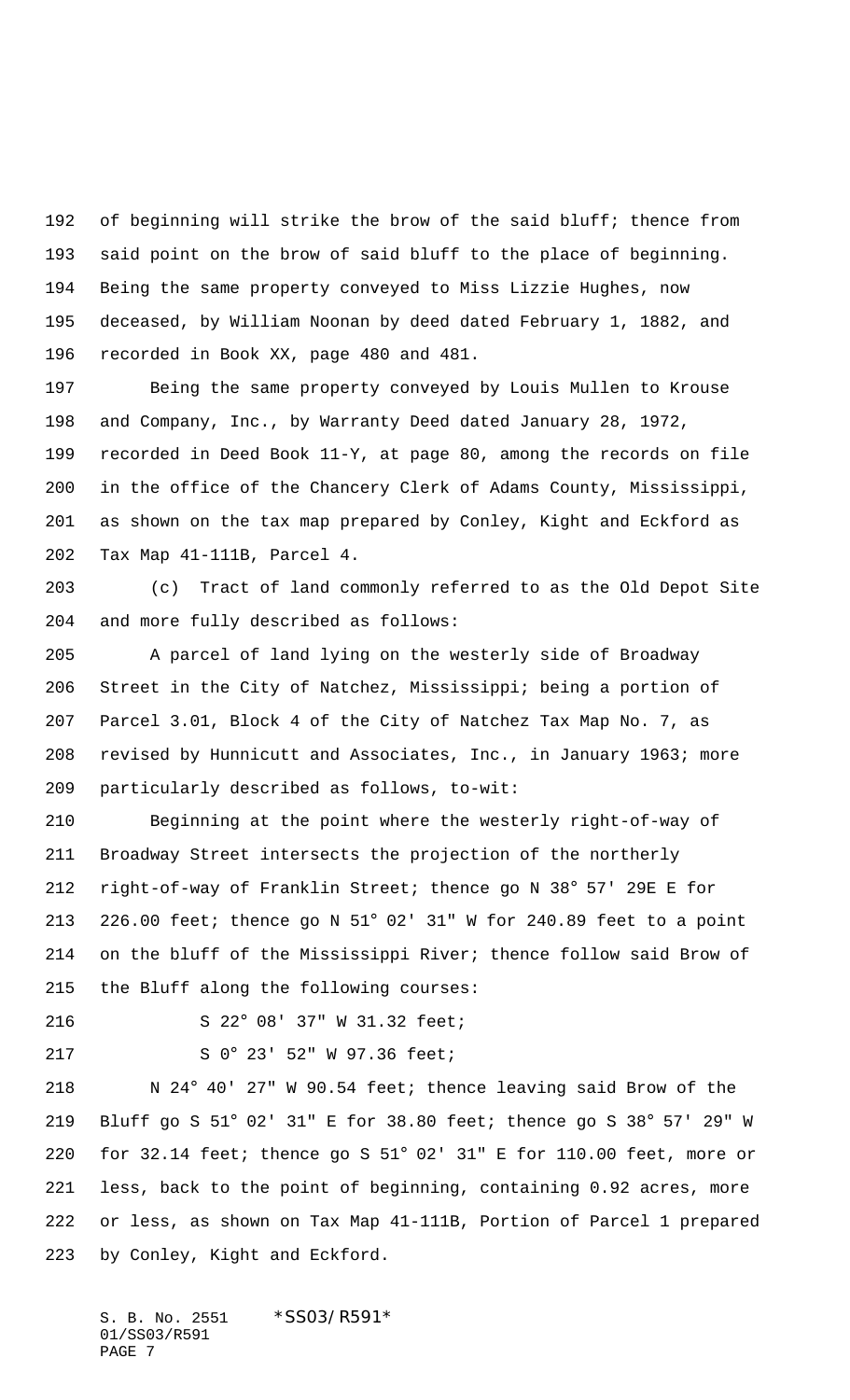(d) Tract of land referred to as the Broadway Block Site and more fully described as follows:

 All that certain square or city block in the City of Natchez, Mississippi, bounded on the southerly side by Main Street, on the easterly side by Canal Street, on the northerly side by Franklin Street and on the westerly side by Broadway Street, as shown on the tax map prepared by Conley, Kight and Eckford as Tax Map 41-112, Parcels 2, 3, 11, 12 & 13.

 Regardless of the above descriptions, the intent of this act is to include all of the real property owned by the City of Natchez located in the following described real property:

(a) Tract A (Roth Hill Road Site and Bluff):

 All of that real property together with all improvements thereon currently owned by the City of Natchez, Mississippi, and bound easterly by the westerly right-of-way line of Broadway Street; bound southerly by the northerly right-of-way line of State Street, if extended to the thalweg of the Mississippi River, said line also running along the northerly line of that property currently owned by Lady Luck Mississippi, Inc., recorded in deed book 19-T, on page 15; bound westerly by the thalweg of the Mississippi River; and bound northerly by the southerly right-of-way line of Madison Street, if extended to the thalweg of the Mississippi River; said land being situated in Sections 15 and 16, Township 7 North, Range 3 West, Natchez, Adams County, Mississippi.

S. B. No. 2551 \*SS03/R591\* 01/SS03/R591 PAGE 8 Less and except that property conveyed to Sim C. Callon, recorded in deed book 16-J on page 379 of the records in the office of the Chancery Clerk of Adams County, Mississippi. Further less and except that portion of the City of Natchez property known as the Spanish Parade Grounds described as follows: All of that tract of land being bound easterly by the westerly right-of-way line of Broadway Street; bound southerly by the northerly right-of-way line of State Street, if extended, said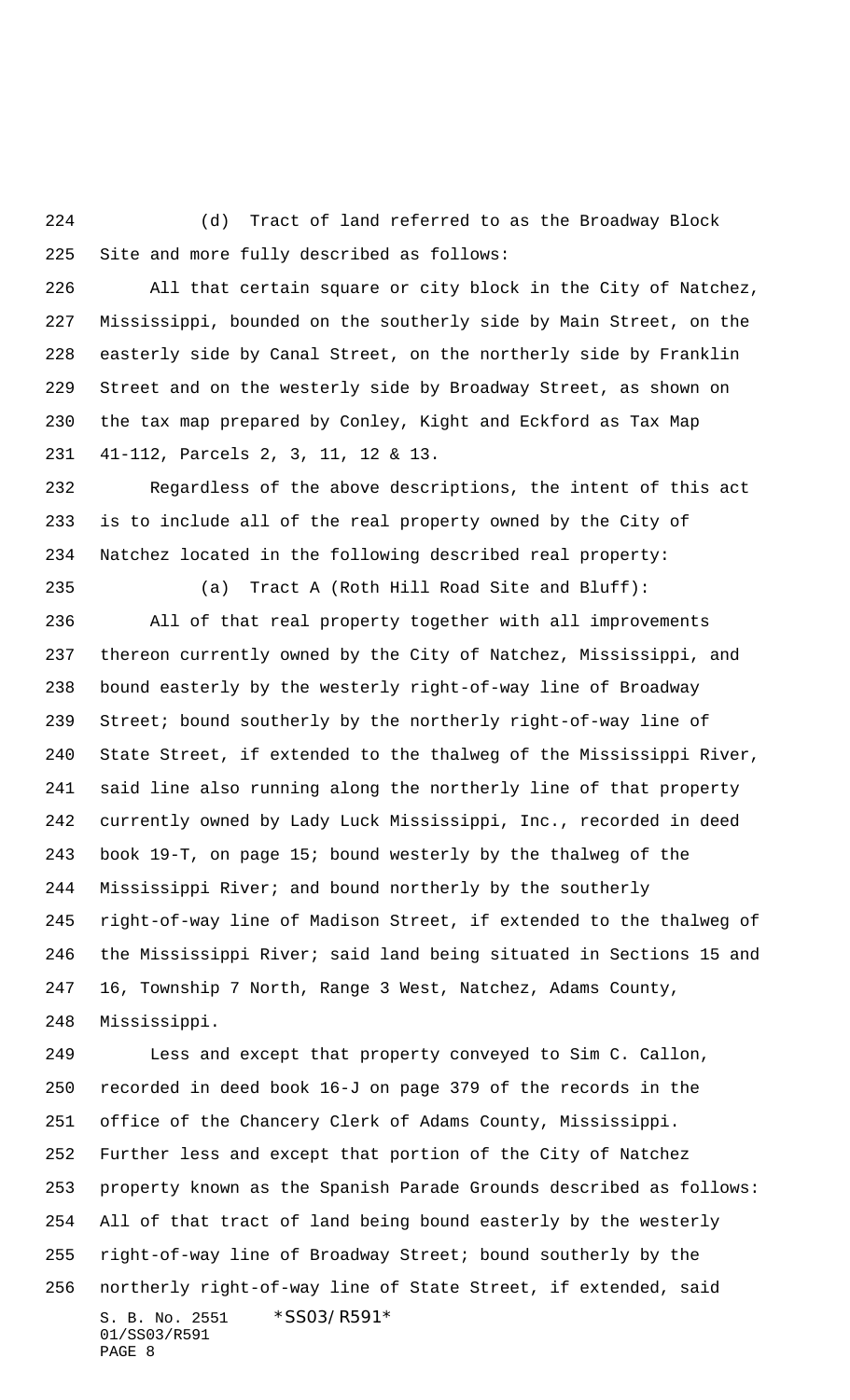line also being the northerly line of that property currently owned by Lady Luck Mississippi, Inc., recorded in deed book 19-T, on page 15; bound westerly by the Brow of the Bluff; and bound northerly by the southerly right-of-way line of Franklin Street, if extended.

 And less and except that public road (presently and temporarily unopened) known as Roth Hill Road extending from Broadway Street to the Mississippi River.

(b) Tract B (Broadway Block):

 That certain city block being bound easterly by the westerly right-of-way line of Canal Street; bound southerly by the northerly right-of-way line of Main Street; bound westerly by the easterly right-of-way line of Broadway Street; and bound northerly by the southerly right-of-way line of Franklin Street; said land being situated in Section 16, Township 7 North, Range 3 West, Natchez, Adams County, Mississippi.

 WHEREAS, the City of Natchez has determined the necessity for legislation as authorized herein based upon the following:

 (a) The City of Natchez by action of the Mayor and Board of Aldermen at its regular meeting on April 14, 1992, placed all of the above described properties in a Waterfront Development District, which district is designed to enhance and facilitate economic and riverfront development for the City of Natchez, Mississippi;

 (b) The City of Natchez by action of the Mayor and Board of Aldermen have heretofore placed all of the above described properties in the Downtown Historic District of the City of Natchez, which district is designed to encourage and maintain development consistent with the Old Historic District of the City of Natchez;

S. B. No. 2551 \*SS03/R591\* 01/SS03/R591 PAGE 9 (c) The Mississippi Legislature did at the 1999 Regular Session enact House Bill 1568 (Chapter 488, General Laws of Mississippi) which provided funds for the City of Natchez to match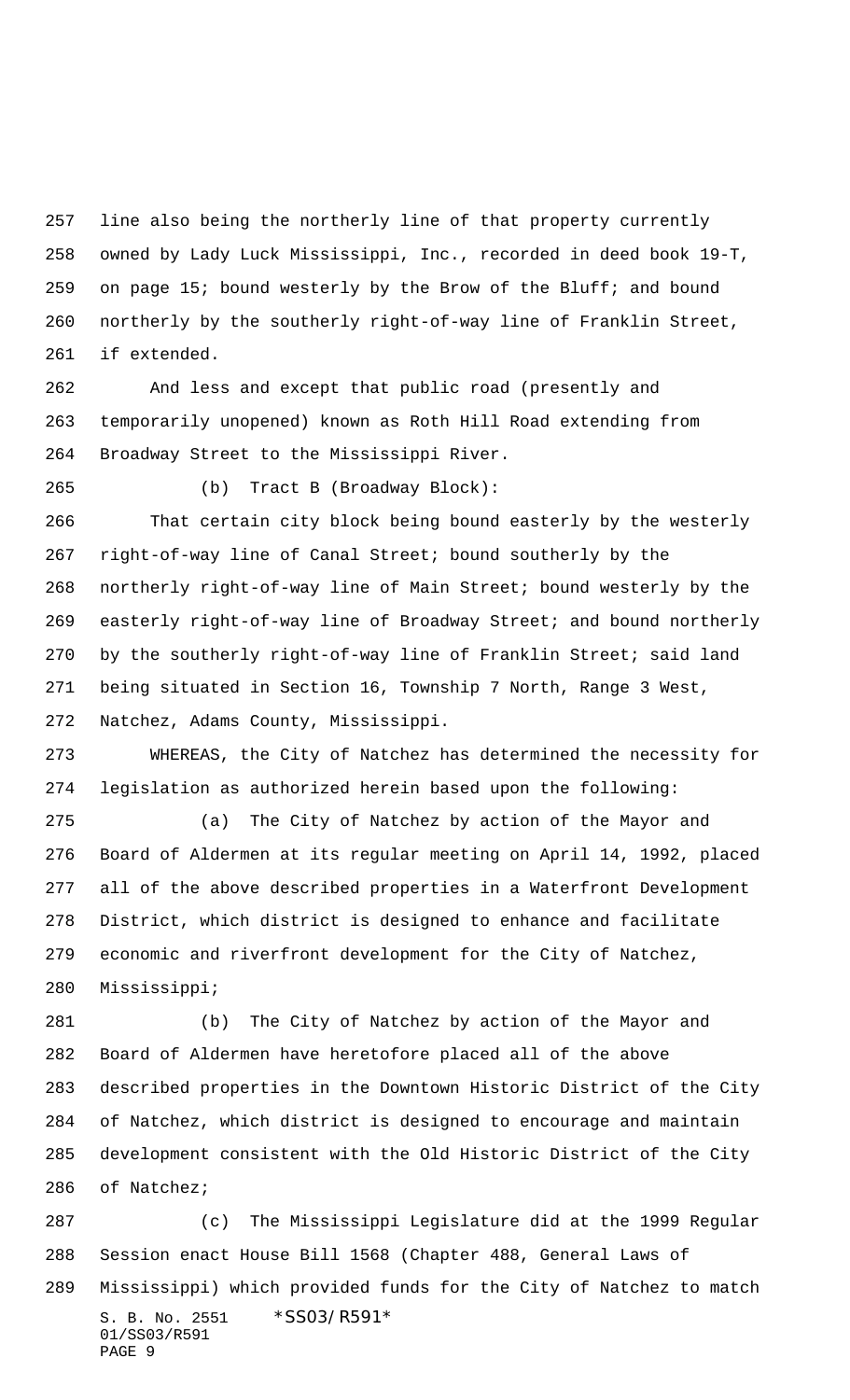funds of United States Army Corps of Engineers for the Natchez Bluff Stabilization Project along the riverfront of the City of Natchez in the Roth Hill Road Site Area including Krouse Pecan Under-the-Hill, and which legislation further provides for repayment of a portion of those funds to the State of Mississippi from proceeds derived by the City of Natchez from riverfront development;

 (d) Various developers have proposed to the City of Natchez to undertake commercial development of several of these properties, which development is expected to provide jobs for residents of the City of Natchez and Adams County and other economic benefits;

 (e) The developer or developers will undertake, incident to its development, marketing plans which will have the effect of drawing many additional visitors to Natchez and Adams County;

 (f) The plan for development will generate considerable state and local tax revenues;

 (g) The plan for development will complement the unique historical sites and tourist attractions offered by Natchez and Adams County;

S. B. No. 2551 \*SS03/R591\* 01/SS03/R591 PAGE 10 (h) The Mayor and Board of Aldermen of the City of Natchez have determined that it is in the city's best interest to lease the hereinabove described properties to a developer or developers for terms varying in length, but not to exceed forty (40) years and for such consideration and on such terms as deemed in the best interest of the city and upon a determination by the governing authorities by resolution duly and lawfully adopted (a) that such property is no longer needed for such municipal or related purposes and is not to be used in the operation of the municipality, (b) that the lease of the property in the manner otherwise provided by law is not necessary or desirable for the financial welfare of the municipality, and (c) that the use of the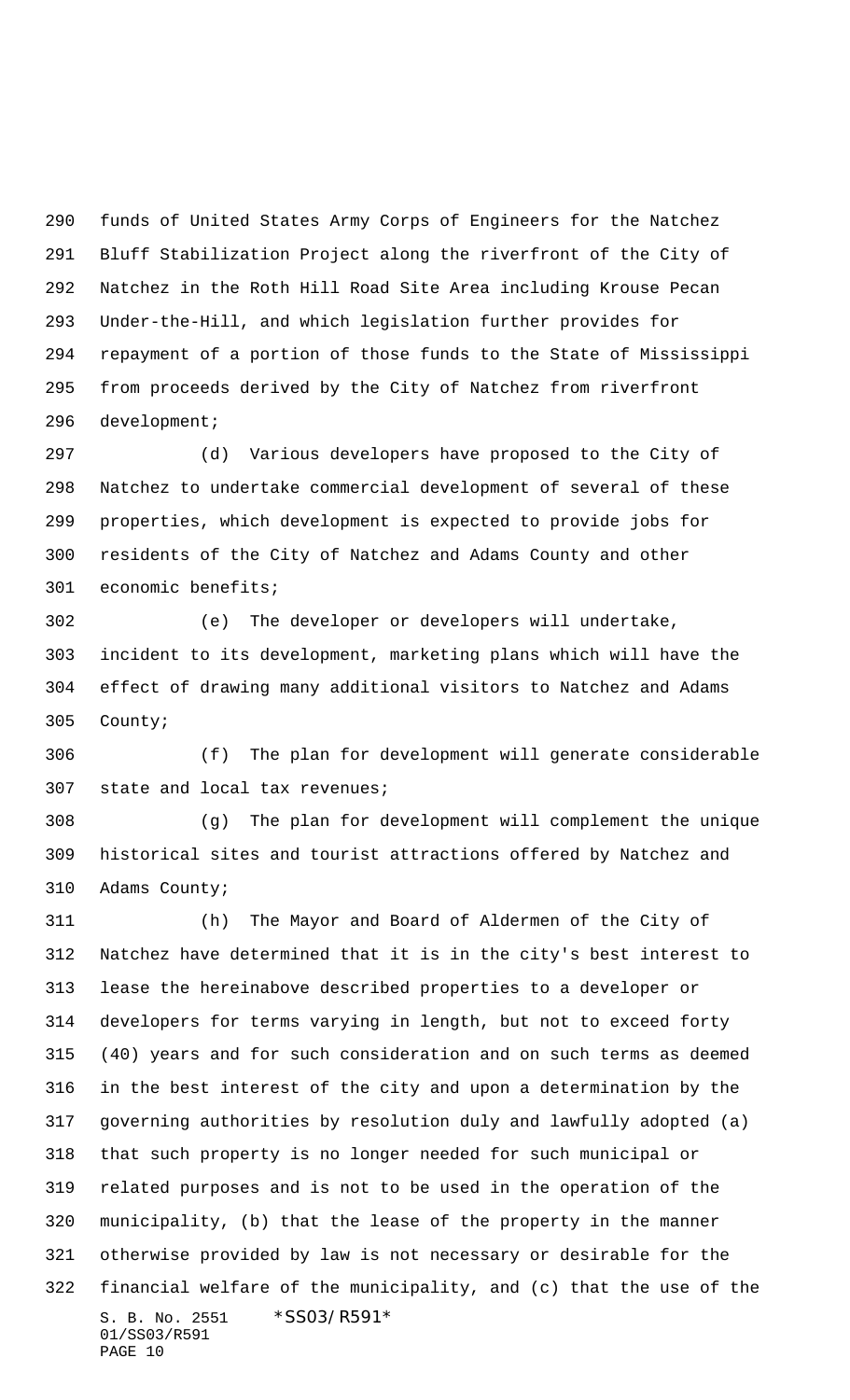said property for the purpose for which it is to be leased will promote and foster the development and improvement of the community in which it is located and the civic, educational, cultural, moral, economic or industrial welfare thereof, and the city does desire to lease its interest in the hereinabove described properties to a suitable and acceptable developer or developers;

 (i) In order to facilitate the plan of the developer for development, the Mayor and Board of Aldermen of the City of Natchez have determined that certain other agreements regarding the above described properties should be entered into by and between the City of Natchez and such developer or developers; and

 (j) In order to facilitate entering such leases and agreements, the City of Natchez acting by and through its Mayor and Board of Aldermen has determined it to be advisable to obtain local and private legislation from the Legislature authorizing such governing authorities to enter into leases and agreements with such party or parties.

 NOW THEREFORE BE IT ENACTED BY THE LEGISLATURE OF THE STATE OF MISSISSIPPI:

 SECTION 1. The Mayor and Board of Aldermen of the City of Natchez are hereby authorized and empowered in their discretion: (a) To execute leases for and on behalf of the City of Natchez in favor of a developer or developers on the property or properties hereinabove described in the preamble of this act for terms which vary in length but do not exceed forty (40) years; (b) To execute such leases on such terms and conditions as are acceptable to the city bearing in mind the significant

 economic impact that riverfront development will have for the city, county and state;

S. B. No. 2551 \*SS03/R591\* 01/SS03/R591 PAGE 11 (c) To execute such leases on such terms and conditions as are deemed advisable for the city without regard to the requirements of Section 21-17-1, Mississippi Code of 1972; and